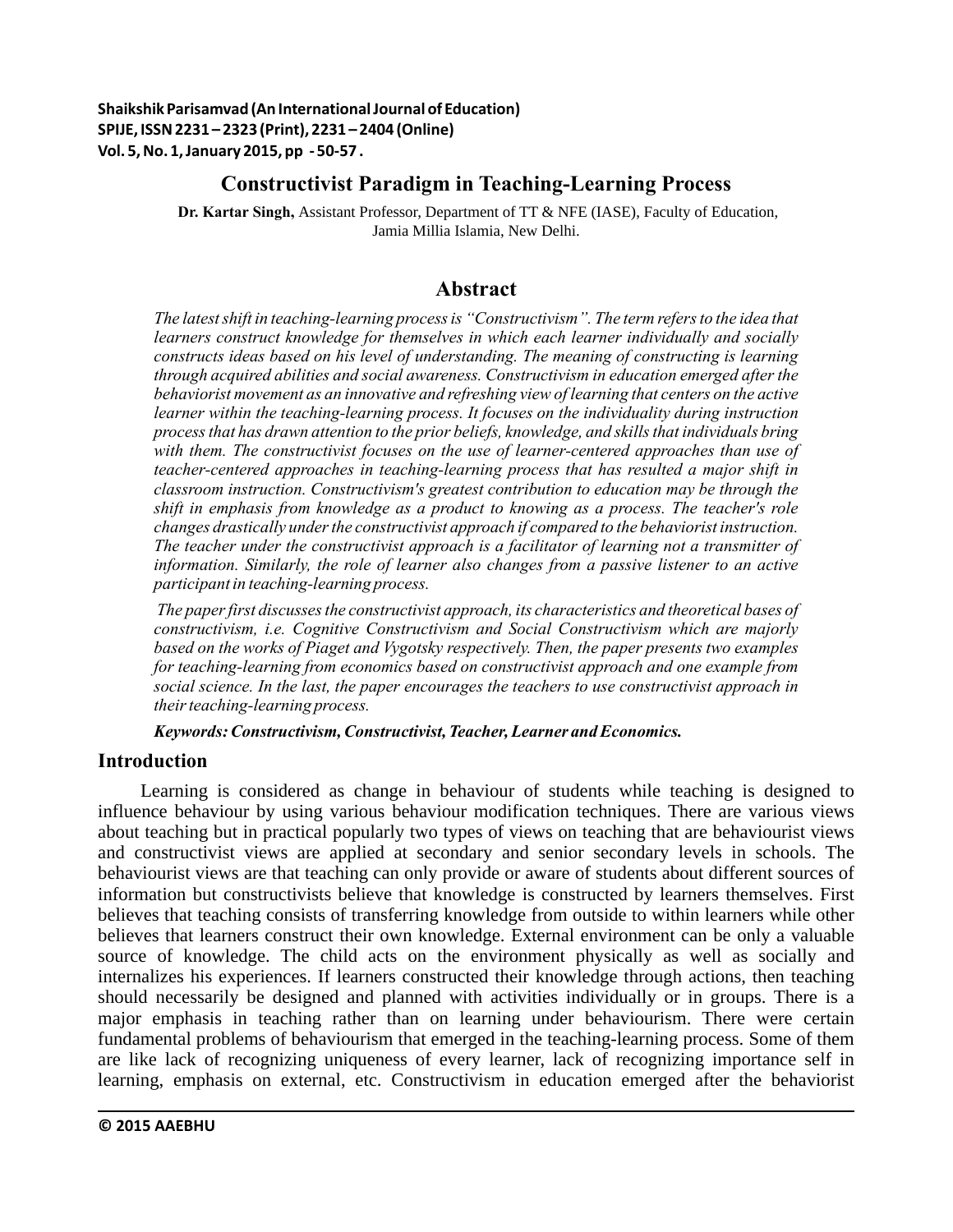#### **SPIJE, Vol.5, No.1, January 2015 | 51**

movement as a welcome and refreshing view of learning that centers on the active learner within the teaching-learning process. This emphasis on the individual (within the greater social context) during instruction has drawn attention to the prior beliefs, knowledge, and skills that individuals bring with them. Prior knowledge has been shown to significantly influence the ways individuals make meaning out of instruction. The constructivist focus on the social context and larger community of learners has resulted in a major shift away from individually-based instruction to instruction that incorporates and embeds teaching within the larger community of peers, younger students, as well as those who are older. Constructivism's greatest contribution to education may be through the shift in emphasis from knowledge as a product to knowing as a process. This legacy of constructivism will likely prove to be a lasting and meaningful shift in the structure of knowledge.

In present time, the use of learner-centered methods of teaching-learning is highly recommended by authorities for several purposes. The teachers are also expected to make use of child centered pedagogy in classroom even under difficult situations. According to National Curriculum Framework (NCF)-2005**,** 'Child-centered' pedagogy means giving primacy to children's experiences, their voices, and their active participation. This kind of pedagogy requires us to plan learning in keeping with children's psychological development and interests. The learning plans therefore must respond to physical, cultural and social preferences within the wide diversity of characteristics and needs'. The NCF recognizes importance of child-centered pedagogy and states the importance of constructivist learning in our school environment. According to National Curriculum Framework (NCF)-2005**, "**In the constructivist perspective, learning is a process of the construction of knowledge. Learners actively construct their own knowledge by connecting new ideas to existing ideas on the basis of materials/activities presented to them (experience)." After studying two types of views on teaching-learning process, a paradigm shift in teaching-learning process is presented in following table-1:

| S.<br>No. | <b>Teaching-Learning Process during</b><br><b>Normal Class</b>                                                                          | <b>Teaching-Learning Process during</b><br><b>Constructivist Class</b>                                                                    |
|-----------|-----------------------------------------------------------------------------------------------------------------------------------------|-------------------------------------------------------------------------------------------------------------------------------------------|
| 1.        | Lesson is introduced by asking questions<br>or in sometime in an unexpected way<br>started by lecturing or problem solving on<br>board. | Lesson is introduced by demonstrating study<br>materials, narrating story and giving content<br>on paper to read and answer the question. |
| 2.        | Focus is on description, expla ination and<br>completion of topic.                                                                      | Focus is on to engage learners in learning task<br>either in classroom or in field.                                                       |
| 3.        | Learners are passive listeners.                                                                                                         | Learners are actively involved in exploration<br>of contents.                                                                             |
| 4.        | Learners are asked to complete<br>homework.                                                                                             | Learners are expected to complete tasks and<br>present.                                                                                   |
| 5.        | Teacher as informer and explainator.                                                                                                    | Teacher as facilitator, guide and manager.                                                                                                |
| 6.        | Evaluation is necessary and rigid.                                                                                                      | Evaluation is flexible and simple.                                                                                                        |

**Table1: Paradigm Shift in Teaching-Learning Process**

The teaching-learning process in constructivist classes focus on learning and the classroom environment becomes flexible which certainly enhance the quality of learners.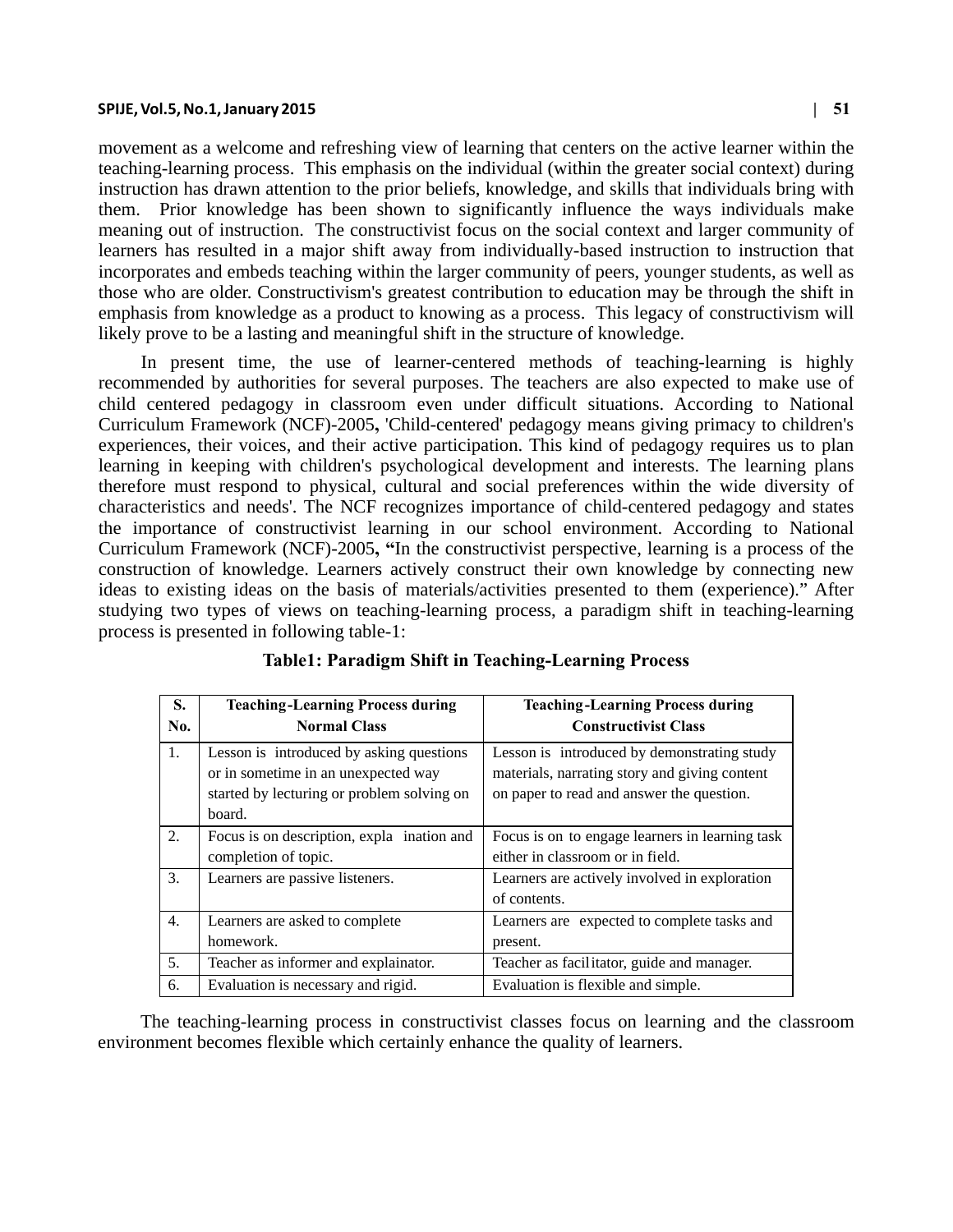### **Theoretical Bases of Constructivism**

There are various educationists who have presented their great views on constructivism like John Dewey, Maria Montessori, Lev Semenovich Vygotsky, Jean Piaget, Ernst Von Glasersfeld. We shall discuss the two major constructivists here in this paper, Piaget and Vygotsky.

#### **Approaches to Constructivist Learning**

The views of Jean Piaget and Vygotsky are based on cognitive constructivism and social constructism. These two approaches are presented in the form of following figure-1:

#### **Figure1: Jean Piaget and Vygotsk6y's views on Constructivism**



### **Piaget's Approach to Constructivist Learning: Cognitive Constructivism**

Cognitive constructivism is based on the work of Jean Piaget. Piaget's theory has two major parts: Ages and stages, which forecasts what children can and cannot understand at different ages, and a theory of development is the major foundation for cognitive constructivist approaches to teaching and learning.

Piaget believed children were active and intelligent learners who expected the world to make sense. He viewed the child as isolated who develops within himself and upon the environment. Piaget regarded knowledge as a process rather than a state, seeing it as a "relationship between the knower and the known" with what is known changing as and when the knower does.

The child tries to adapt to the world around him by assimilation (what is already known), accommodation (adjusting to what now known), equilibration (the balance between the two) and schemas (mental and physical).

Piaget regarded a schema to be a kind of mental structure that enables an organism to adapt to the environment. A schema is a conceptual framework that exists in an individual's mind that enables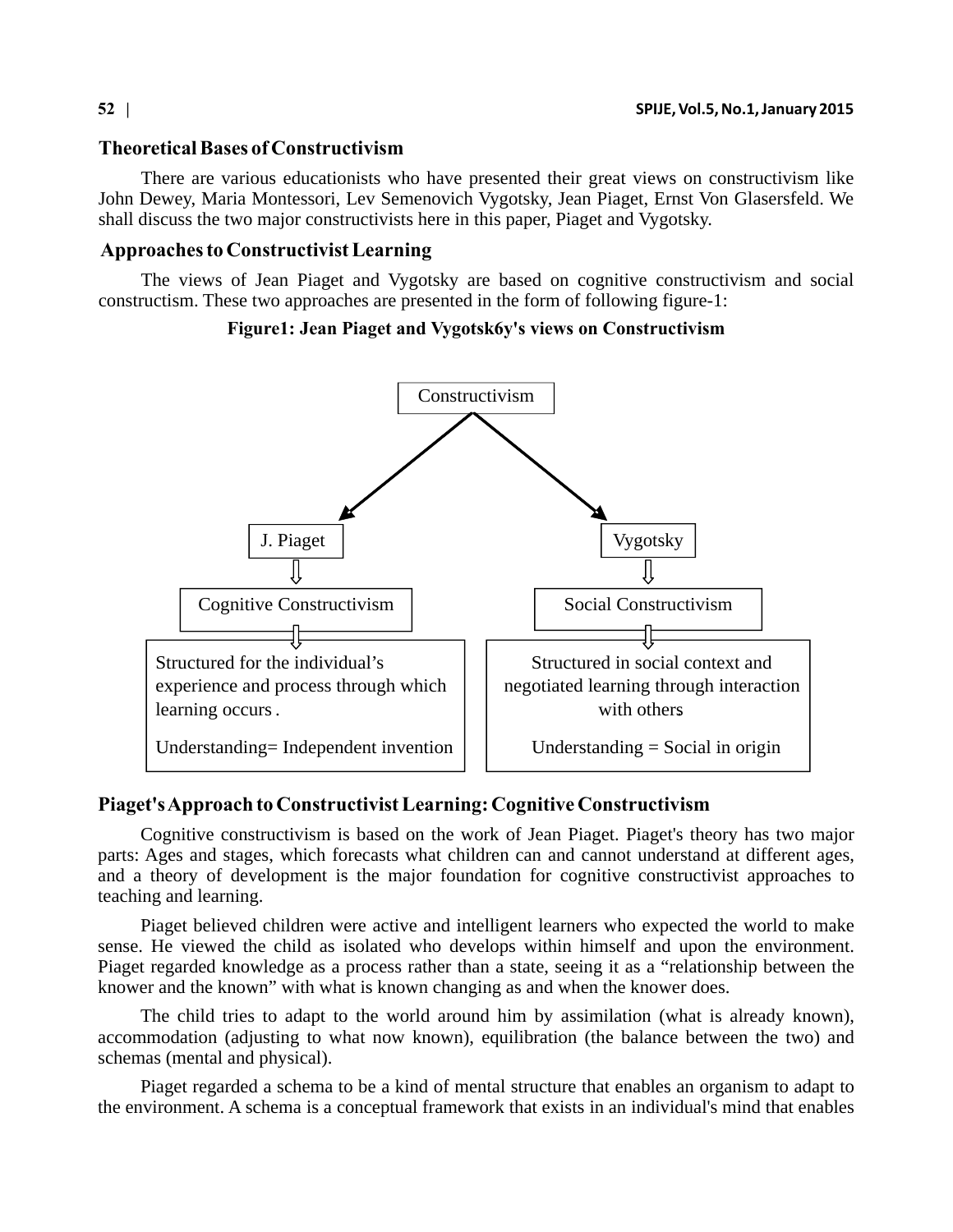#### **SPIJE, Vol.5, No.1, January 2015 | 53**

the individual to interpret and assess phenomena and process data obtained from existing conditions. Assimilation occurs when a child incorporates new knowledge into existing schema. Accommodation occurs when a child adjusts to new information by modifying his/her existing schema.

As children experience new information, they use schema to assimilate it in organizing new experiences and making new knowledge. Organization means grouping of isolated behaviors into higher order for smooth functioning of cognitive system. Children shift from one stage of thought to next through a mechanism namely, equilibration which is a consequence of cognitive conflict or disequilibrium in trying to understand the world. As the child resolves the conflict, he/she reaches at cognitive equilibrium which demands a cognitive change due to assimilation and accommodation.

Developmental stages were prominent in Piaget's theory regarding cognitive development as proceeding through a sequence of stages which were progressive and involved qualitative structural changes.

Strengths of Piaget's theory are:

- The recognition of the central role of cognition.
- A rich description of children's thinking.
- It tells us about children's cognitive development in the real world.

Piaget believed that the mind evolves and knowledge develops. Knowledge is generated through interaction with the mind to the external environment. Learners construct knowledge through actions.

#### **Vygotsky's Approach to Constructivist Learning: Social Constructivism**

Social constructivism is based on the work of Lev Semenovich Vygotsky. Vygotsky explored the influence of language and social processes on cognitive development as well as the accomplishments a child could achieve when a problem is alone as compared with assistance from the adult. There are two basic principles of this theory:

- Language plays an important role in mental development.
- Importance of social interaction within the context of learning.

According to Vygotsky, the child is able to take the basic cultural ideas and determine his/her own ideas (through language as a tool). The child is a determiner not determined. Vygotsky emphasized the cultural line of development because of social determination of mental activity.

Vygotsky highlighted the importance of interaction of the learner with peers. He also emphasized the importance of imitation and modeling. The importance of interactions with adults and peers in cooperative settings is needed because it provides young children ample opportunity to observe, imitate and model the desired behavior.

Another important concept given by Vygotsky is Zone of Proximal Development (ZPD). ZPD represents the range of tasks that are too difficult for children to perform alone but can be learned with assistance of adults and peers. Therefore, the lower limit of ZPD is the ability of learner to do tasks independently and upper limit is the ability to solve the problems with the help of adults (teachers/parents) and peers. The ZPD is about "can do with help", not as a permanent state but as a stage towards being able to do something on your own. The key to "stretching" the learner is to know what is in that person's ZPD—what comes next, for them.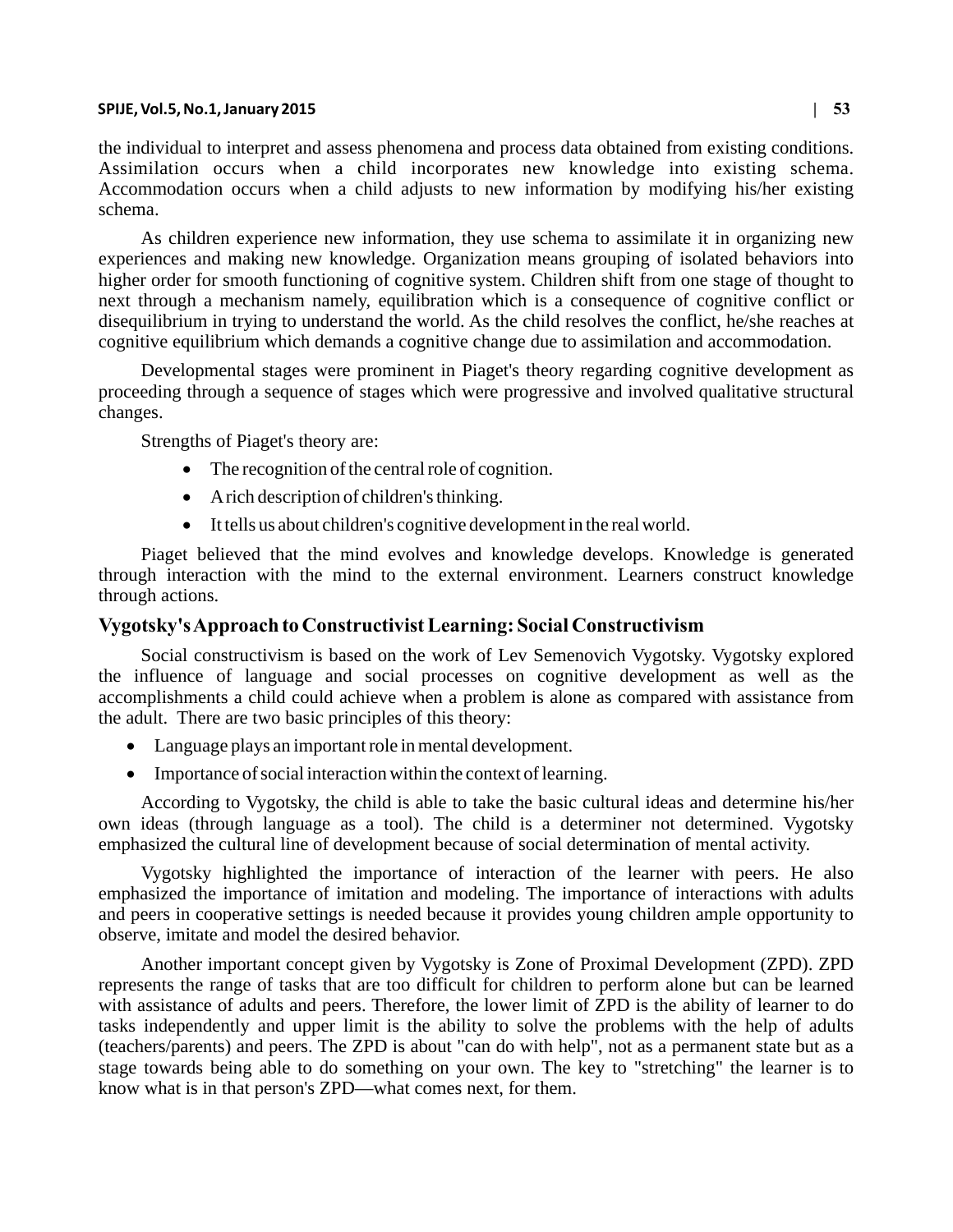The second feature is scaffolding, which refers to a change in the social support over the course of a teaching session. If scaffolding is successful, a child's mastery level of performance can change, which means that it can increase a child's performance on a particular task .

| <b>Child's Current Achievement</b> | Zone of Proximal Development   Beyond Reach at Present |  |
|------------------------------------|--------------------------------------------------------|--|

# **Examples for Teaching-Learning from Economics based on Constructivist Approach**

The 5 Es that are Engage, Explore, Explain, Elaborate and Evaluation model is used for learning.

### **Example 1:**

**Topic:** Need of Food Security

### **Objectives**

To enable the learner to:

- List the various factors responsible for their poor socio-economic conditions in society.
- Explain their immediate steps for to improve their socio-economic conditions.
- What should Madhu do to continue school education of her youngest child? Describe.
- Prepare a plan of action which the Government should implement to ensure their food needs.

## **Classroom Activities**

Instruction: Read the following brief story carefully and think over the questions and prepare a plan of actions for their food security:

Madhu has been working as a house maid for last ten years. Her husband is a street vendor who sells sweet potatoes. She has three daughters and two sons whose eldest daughter is of fourteen years who also works along with her mother to support workload. All other kids are also in queue to work in field. The youngest child in the family is of six years male child who is newly enrolled in school but most of the time he remains absent from the school and observes his fathers' activities. They struggle to get fulfilled their daily food requirements on continues basis. They themselves and their children are suffering from malnutrition. Their aim of life is to get fulfilled their daily food related activities. They expect from Government to meet their food related needs completely and secure them.

**Procedure:** The students should be divided into three groups for following discussion/tasks and preparation an action plan:

- Q1. Should Madhu and her husband do some extra works?
- Q2. Would their youngest child be able to complete his free and compulsory elementary education?
- Q3. Prepare a plan of actions for their food security in society? Also present their reports in class?

Evaluation of progress of work may be done through observation while they will be engage in reading story, exploring study materials for preparing a plan of actions, their presentation of reports and using their experiences. The basis of evaluation can be their involvement in learning tasks, searching of materials, asking questions with the teacher, explaining skills, presentation of real life examples, performance.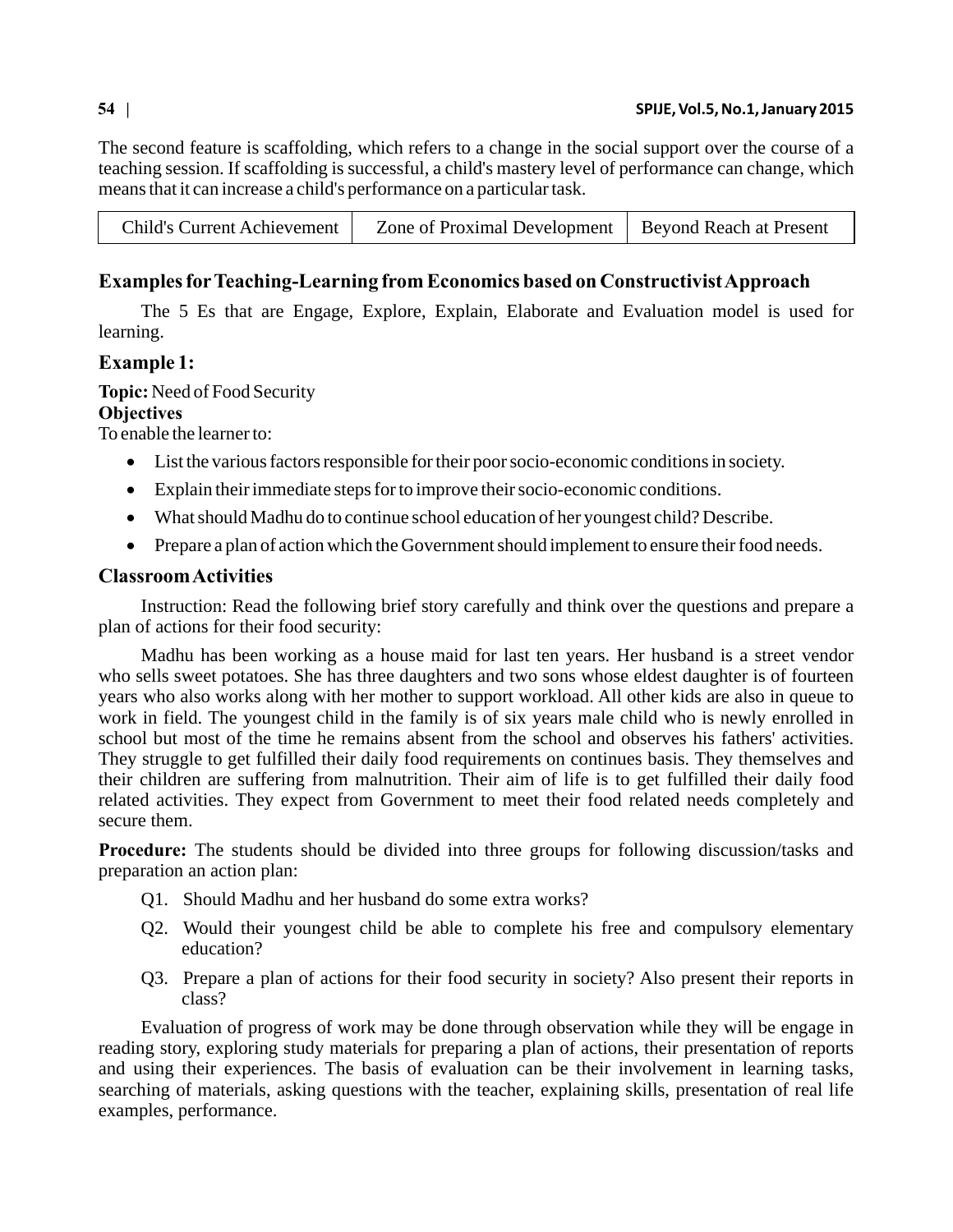## **Example 2:**

**Topic:** Subsidy

# **Objectives**

To enable the learner to:

- State the meaning of subsidy.
- Explain the socio-economic conditions of a marginalized farmer.
- Give examples of goods on which the Government provides subsidy.
- How does the subsidy affect level of agricultural production? Discuss.

# **Classroom Activities**

Instruction: Read the following brief story carefully and think over the questions and identify at leact five goods on which the Government provides subsidy:

Bhola is a marzinalized farmer who produces crops for self-production and for sale of rest of production. Bhola is having a difficult time as half of his income gets spend on buying manures and fertilizers for production. At the same time, he has come to notice that the Government has announced a 20% subsidy on price of one packet of 20 KG fertilizers. Bhola felt happy and said 'it is done great' and thought that now he will be able to purchase more of fertilizers.

**Procedure:** The students should be divided into three groups for following discussion/tasks and identification of subsidized goods:

- Q1. Can Bhola purchase more of fertilizers without cut his expenses on other items?
- Q2. What is the impact of subsidy on the price of the good?
- Q3. Why does the Government provide subsidy on certain items?

Evaluation of progress of work may be done through observation while they will be engage in reading story, exploring study materials for identifying goods which are available on subsidized rate. The basis of evaluation can be their involvement in learning tasks, searching of materials, asking questions with the teacher, explaining skills, presentation of real life examples, performance.

# **An Example from Social Science**

 **Topic:** Equality.

# **Objectives**

To enable the learner to:

- Understand and appreciate the nature of Equality.
- Distinguish between equality and inequality.
- Relate the concept to their real life by identifying situations where equality and inequality are applied to day to day lives.
- Prepare a list for actions in behavior towards sensitizing the people and encourage them for practicing equality.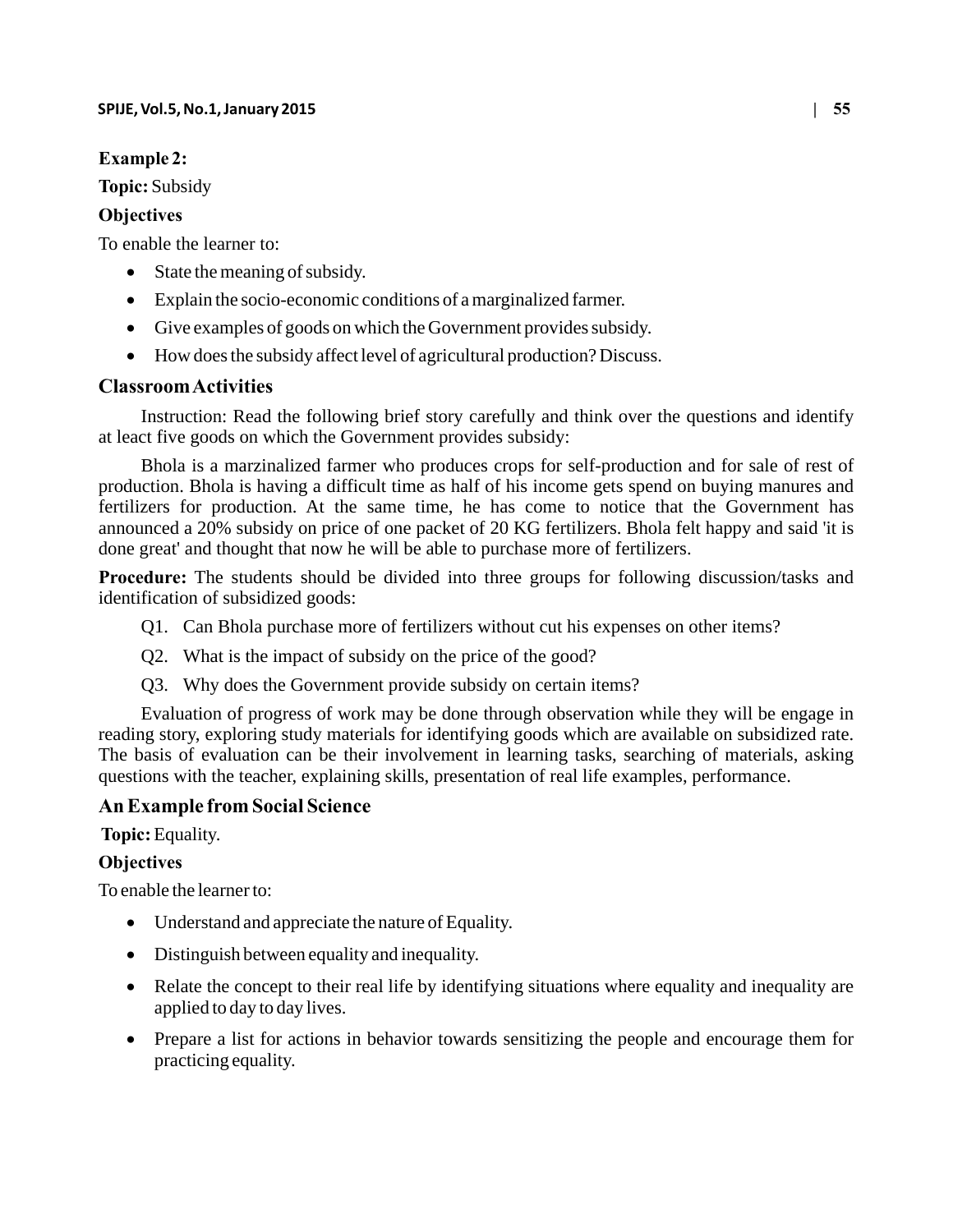#### **Classroom activities**

The teacher had to teach 'Equality' system of India in ninth standard in which he included in teaching-learning process more number of girls' students in class and one hearing impaired student which is the only Children with Special Need (CWSN) in the class. First of all, the teacher demonstrated a scene of a gram panchayat where a sarpanch was handling issues of a village. The sarpanch of the panchayat was a male member and other members of gram panchayat were also the male members. There was no female member in scene of the body of gram panchayat which was demonstrated. Thereafter, the teacher wanted to create the same scene but in a different way. He allotted most of the roles of gram panchayat to female students in which the role of the sarpanch was acted by 'Archana Kumari' and the hearing impaired student 'Javed' was asked to brief the things after observing it. Many students asked to the teacher why a girl and hearing impared student are given main roles of the act. The teacher responded that all students of the class are equal, so they are to be treated equally in the classroom. As the sarpanch, 'Archana Kumari' handled some issues and 'Javed' described the scene on the basis of his observation. After the act 'Archana Kumari' expressed her confidence and also shared her valuable experiences to the class. Then, the whole class appreciated the decision of teacher for involving 'Javed', 'Archana Kumari' and other girls actively in the teaching-learning process.

#### **Procedure**

**Exercise 1**. The above strategy will be followed in the classroom. After it, the students will form groups of four students each and discuss the situations where equality and inequality are depicted.

**Exercise 2**. The group leader of each group will present discussed views on equal and unequal situations of the scene and act. Then, the whole class will discuss them with the direction of the teacher. The students will be allowed to ask questions from the other groups.

**Exercise 3**. The students will be asked to discuss examples of equality and inequality from their daily lives.

**Exercise 4.** The teacher will then generate the meaning and nature of equality with the students with the help of their experiences.

After the exercises the students will have a good understanding of equality and inequality. They should be able to appreciate the equal situations in their daily lives. They should be willing to take part in discussions and be more confident in speaking in front of the class and in discussions also.

### **Suggestions to Teachers to use Constructivist Approach in their Teaching-Learning Process**

The constructivist paradigm is based on the assumption that knowledge is subjective and learners construct knowledge in their social and cultural environment. Therefore, in a constructivist classroom, the teacher must assume the role of a facilitator and guide and learners take the responsibility of their own learning. The process of constructing knowledge is an active one (going out and interacting with the environment and constructing it yourself). Learning is a function of the natural and continual variability in the world and variable action upon it. Constructivists would argue that in a school class, not all learners learn the same thing. The important thing for teachers is to ascertain what each learner knows and then plan learning programmes for each learner or follow the learner's lead.

- (i) Plan activity
- (ii) Determine modalities for organization of activity